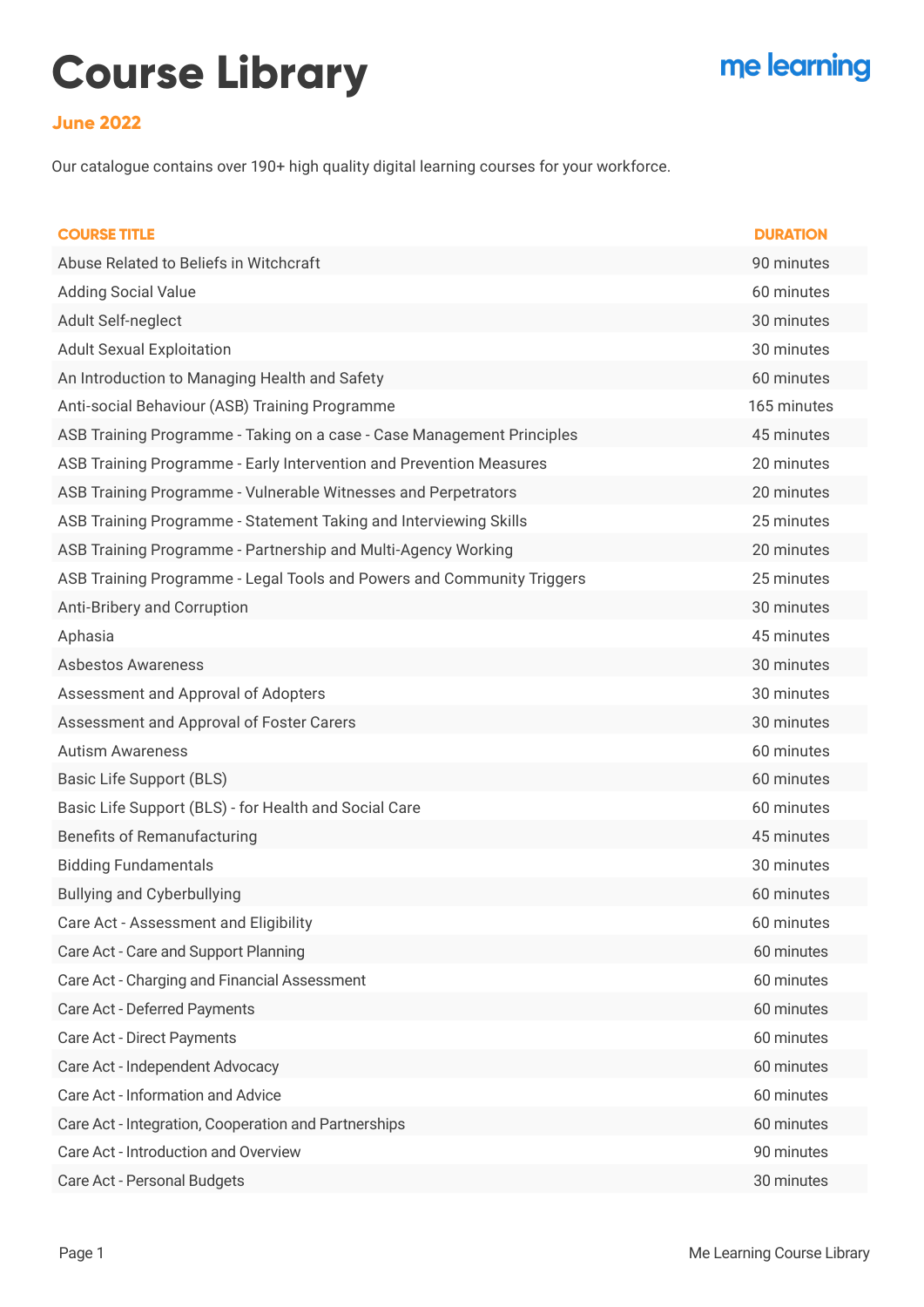| Care Act - Review of Care and Support Plans                                     | 30 minutes  |
|---------------------------------------------------------------------------------|-------------|
| Care Act - Transition to Adulthood                                              | 60 minutes  |
| Care Act 2014 - Full Training Suite                                             | 720 minutes |
| Care Certificate - Full Training Suite                                          | 600 minutes |
| <b>Care Certificate Assessor Training</b>                                       | 90 minutes  |
| Child Sexual Exploitation - Level 1                                             | 180 minutes |
| Child Sexual Exploitation - Level 2                                             | 90 minutes  |
| <b>Children Workforce Induction</b>                                             | 765 minutes |
| <b>Commercial and Procurement Training</b>                                      | 60 minutes  |
| Common Assessment Framework (CAF or Early Help)                                 | 60 minutes  |
| <b>Conflict Management</b>                                                      | 30 minutes  |
| Control of Substances Hazardous to Health (COSHH)                               | 30 minutes  |
| <b>Counter Terrorism</b>                                                        | 30 minutes  |
| <b>Criminal Exploitation and County Lines</b>                                   | 30 minutes  |
| <b>Cultural Awareness in Safeguarding</b>                                       | 360 minutes |
| <b>Customer Service</b>                                                         | 30 minutes  |
| <b>Data Protection</b>                                                          | 30 minutes  |
| Dementia Awareness                                                              | 45 minutes  |
| Dementia, Learning Disability & Mental Health Course for Health and Social Care | 90 minutes  |
| Deprivation of Liberty Safeguards (DoLS)                                        | 80 minutes  |
| Developing the Specification                                                    | 60 minutes  |
| <b>Diabetes Awareness</b>                                                       | 90 minutes  |
| <b>Disability Awareness</b>                                                     | 30 minutes  |
| Domestic Abuse and Intimate Partner Violence                                    | 30 minutes  |
| DriveAware - Prevention and Protection                                          | 30 minutes  |
| Duty of Care - for Health and Social Care                                       | 30 minutes  |
| <b>Eating Disorders</b>                                                         | 60 minutes  |
| Effective Communication - for Health and Social Care                            | 30 minutes  |
| Effective Communication with Children and Families                              | 60 minutes  |
| <b>Effectively Engaging the Market</b>                                          | 30 minutes  |
| <b>Effectively Specifying for Remanufacturing</b>                               | 45 minutes  |
| <b>Emotional Abuse</b>                                                          | 30 minutes  |
| <b>Environmental Awareness</b>                                                  | 30 minutes  |
| <b>Epilepsy Awareness</b>                                                       | 30 minutes  |
| <b>Equality and Diversity</b>                                                   | 60 minutes  |
| Equality and Diversity - for Health and Social Care                             | 30 minutes  |
| Falls and Fractures Prevention in the Elderly                                   | 45 minutes  |
| <b>Female Genital Mutilation</b>                                                | 120 minutes |
| <b>Fighting Fraud in Local Government</b>                                       | 30 minutes  |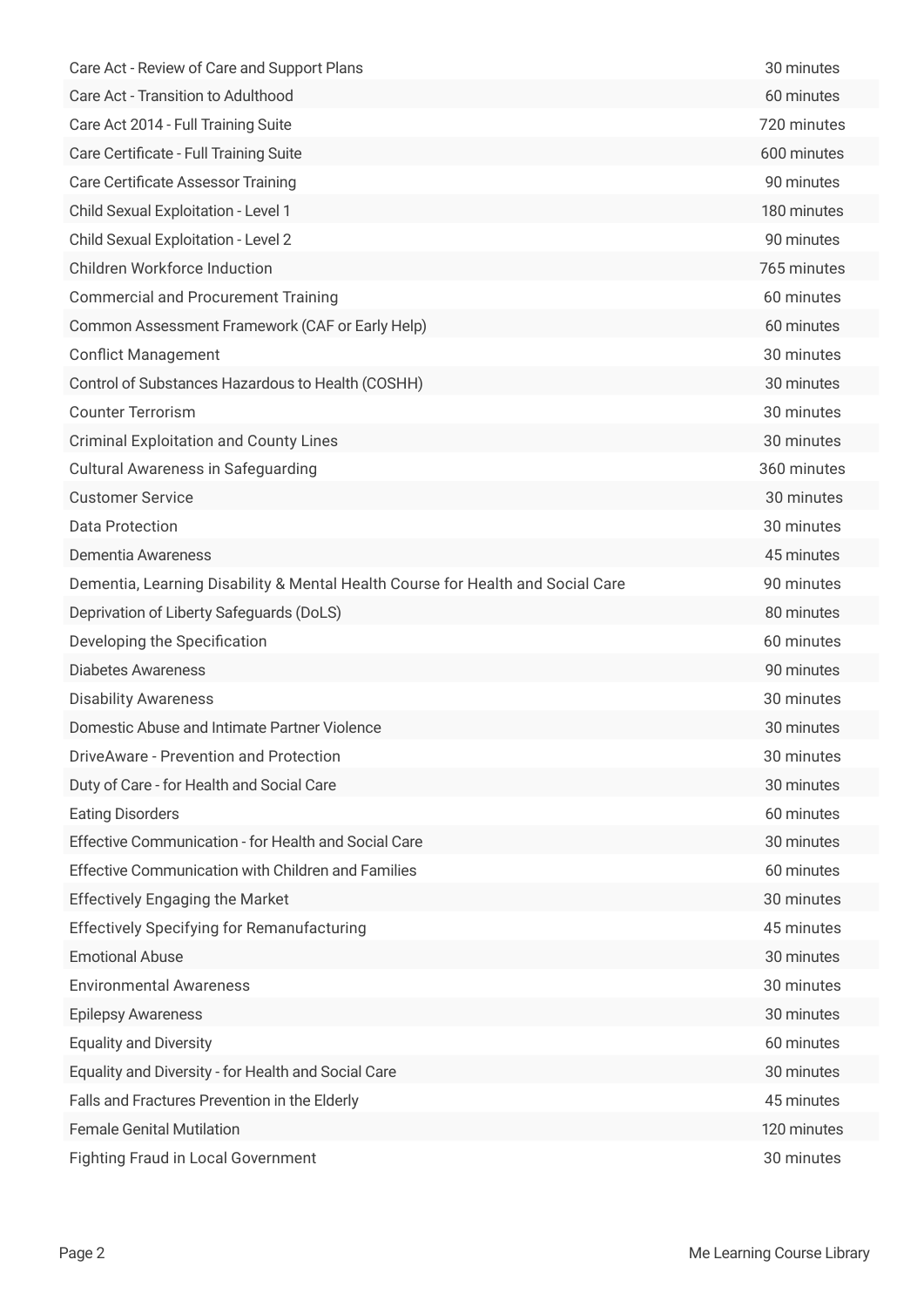| <b>Fire Safety Awareness</b>                                                           | 45 minutes  |
|----------------------------------------------------------------------------------------|-------------|
| Fire Warden for Care                                                                   | 60 minutes  |
| <b>First Aid</b>                                                                       | 120 minutes |
| Fluids and Nutrition - for Health and Social Care                                      | 60 minutes  |
| <b>Food Allergy Awareness</b>                                                          | 45 minutes  |
| Food Safety and Hygiene Essentials                                                     | 15 minutes  |
| Food Safety and Hygiene Level 2                                                        | 150 minutes |
| Framework for the Assessment of Children and their Families                            | 30 minutes  |
| <b>Fraud Awareness</b>                                                                 | 30 minutes  |
| Freedom of Information Act 2000                                                        | 30 minutes  |
| Gangs and Youth Violence                                                               | 60 minutes  |
| General Data Protection Regulation (GDPR) - Refresher Course                           | 45 minutes  |
| General Data Protection Regulation (GDPR) - Core Training (for Staff)                  | 60 minutes  |
| General Data Protection Regulation (GDPR) - Foundation Training                        | 210 minutes |
| General Data Protection Regulation (GDPR) - Practitioner Training                      | 300 minutes |
| General Data Protection Regulation (GDPR) - Board Training                             | 90 minutes  |
| General Data Protection Regulation (GDPR) - for the Marketer                           | 180 minutes |
| General Data Protection Regulation (GDPR) - for the HR Professional                    | 210 minutes |
| <b>Gypsy and Traveller Cultural Awareness</b>                                          | 75 minutes  |
| Handling Information - for Health and Social Care                                      | 30 minutes  |
| <b>Hate Crime</b>                                                                      | 30 minutes  |
| Health and Safety in the Workplace                                                     | 180 minutes |
| Health and Safety Induction - for Health and Social Care                               | 90 minutes  |
| Hidden Harm - Parental Substance Misuse, Parental Mental III-Health and Domestic Abuse | 120 minutes |
| Hoarding and Scamming                                                                  | 30 minutes  |
| Honour Based Violence and Forced Marriage                                              | 150 minutes |
| How to Effectively Procure and Manage Contracts                                        | 60 minutes  |
| How to Effectively Specify for Remanufacturing                                         | 45 minutes  |
| Human Rights Act 1998                                                                  | 30 minutes  |
| Human Trafficking and Modern Day Slavery                                               | 75 minutes  |
| <b>Infection Control and Prevention</b>                                                | 45 minutes  |
| Infection Control and Prevention for Health and Social Care                            | 30 minutes  |
| Information and Cyber Security                                                         | 30 minutes  |
| <b>Information Governance</b>                                                          | 90 minutes  |
| Information Governance for Health                                                      | 90 minutes  |
| Information Sharing and Consent                                                        | 80 minutes  |
| Keeping Good Records                                                                   | 45 minutes  |
| Lead Professional                                                                      | 45 minutes  |
| Legionella and Legionnaire's Disease Awareness                                         | 30 minutes  |
| LGBTQ+ Awareness                                                                       | 30 minutes  |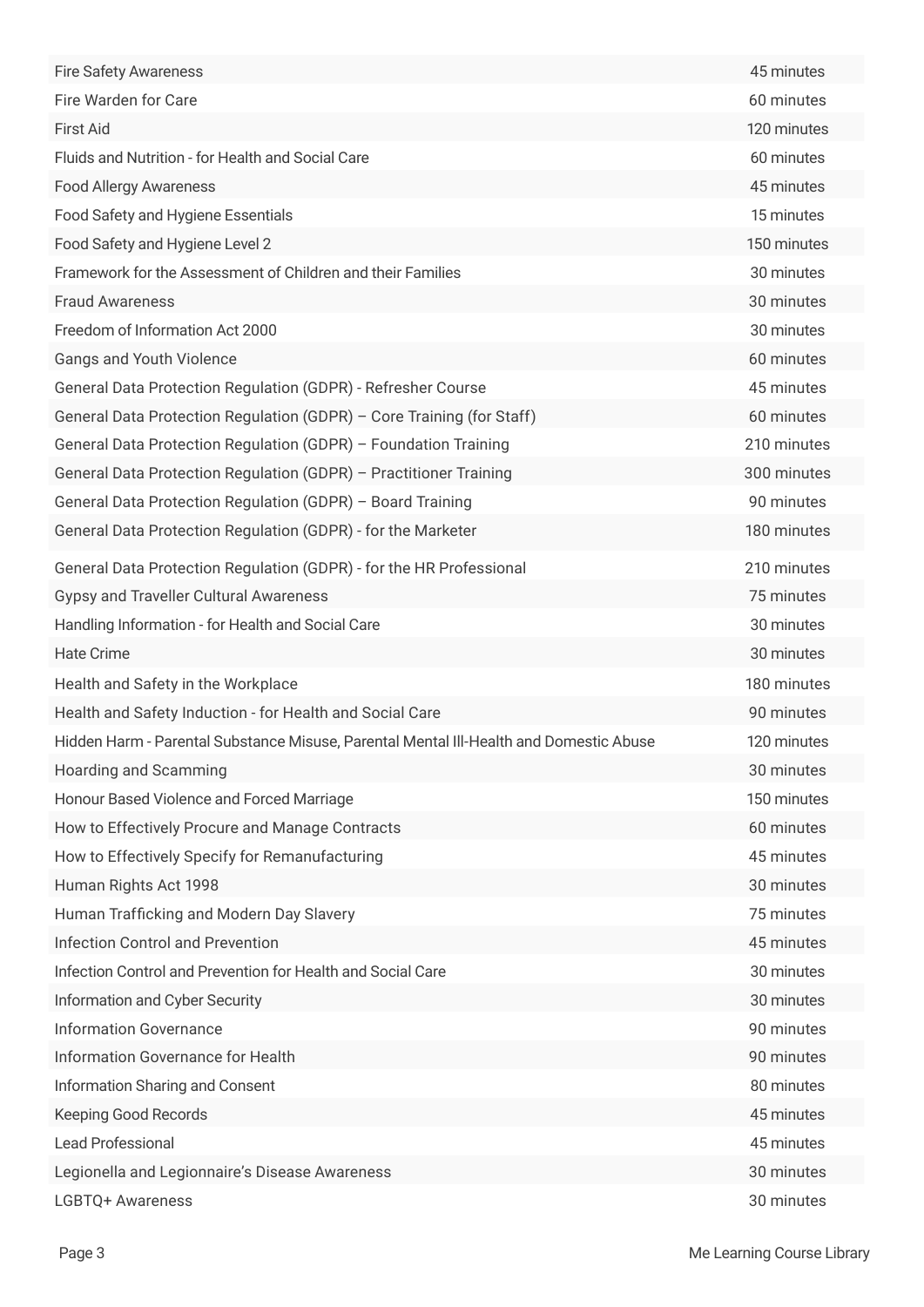| Loss and Bereavement                                          | 45 minutes  |
|---------------------------------------------------------------|-------------|
| Loneliness and Isolation                                      | 15 minutes  |
| <b>Managing Teams</b>                                         | 30 minutes  |
| <b>Managing Virtual Teams</b>                                 | 30 minutes  |
| Managing the Probationary Period                              | 30 minutes  |
| <b>Manual Handling</b>                                        | 90 minutes  |
| Medication Awareness and Safe Handling of Medicines           | 60 minutes  |
| <b>Menopause Awareness</b>                                    | 30 minutes  |
| Mental Capacity Act 2005                                      | 120 minutes |
| <b>Mental Health Awareness</b>                                | 45 minutes  |
| Missing Children                                              | 45 minutes  |
| Multi-Agency Working                                          | 30 minutes  |
| Moving and Positioning of Individuals                         | 45 minutes  |
| Neglect                                                       | 30 minutes  |
| New and Expectant Mothers                                     | 45 minutes  |
| <b>NHS Continuing Healthcare</b>                              | 60 minutes  |
| Online Safety - Risks to Children                             | 30 minutes  |
| <b>Online Safety for Parents and Carers</b>                   | 30 minutes  |
| Palliative Care and End of Life Care                          | 60 minutes  |
| Parkinson's Disease Awareness                                 | 60 minutes  |
| People Skills                                                 | 30 minutes  |
| Personal Safety - Lone worker                                 | 30 minutes  |
| <b>Physical Abuse</b>                                         | 30 minutes  |
| Preparing a Bid Strategy                                      | 45 minutes  |
| Preparing for a Procurement                                   | 60 minutes  |
| <b>Preparing Tender Documentation</b>                         | 45 minutes  |
| Privacy and Dignity - for Health and Social Care              | 30 minutes  |
| <b>Private Fostering</b>                                      | 30 minutes  |
| <b>Procurement Fundamentals</b>                               | 60 minutes  |
| <b>Professional Boundaries</b>                                | 30 minutes  |
| Reablement                                                    | 45 minutes  |
| <b>Recruitment and Selection</b>                              | 45 minutes  |
| Resilience                                                    | 60 minutes  |
| Risk Assessment in the Workplace                              | 60 minutes  |
| <b>Running Effective Sourcing Events</b>                      | 45 minutes  |
| <b>Safeguarding Awareness</b>                                 | 60 minutes  |
| Safeguarding Awareness - for Higher Education                 | 60 minutes  |
| Safeguarding Adults in Health and Social Care Training Course | 90 minutes  |
| Safeguarding Adults (Level 1)                                 | 120 minutes |
| Safeguarding Adults (Level 2)                                 | 120 minutes |
| Safeguarding Adults (Levels 1 and 2)                          | 240 minutes |